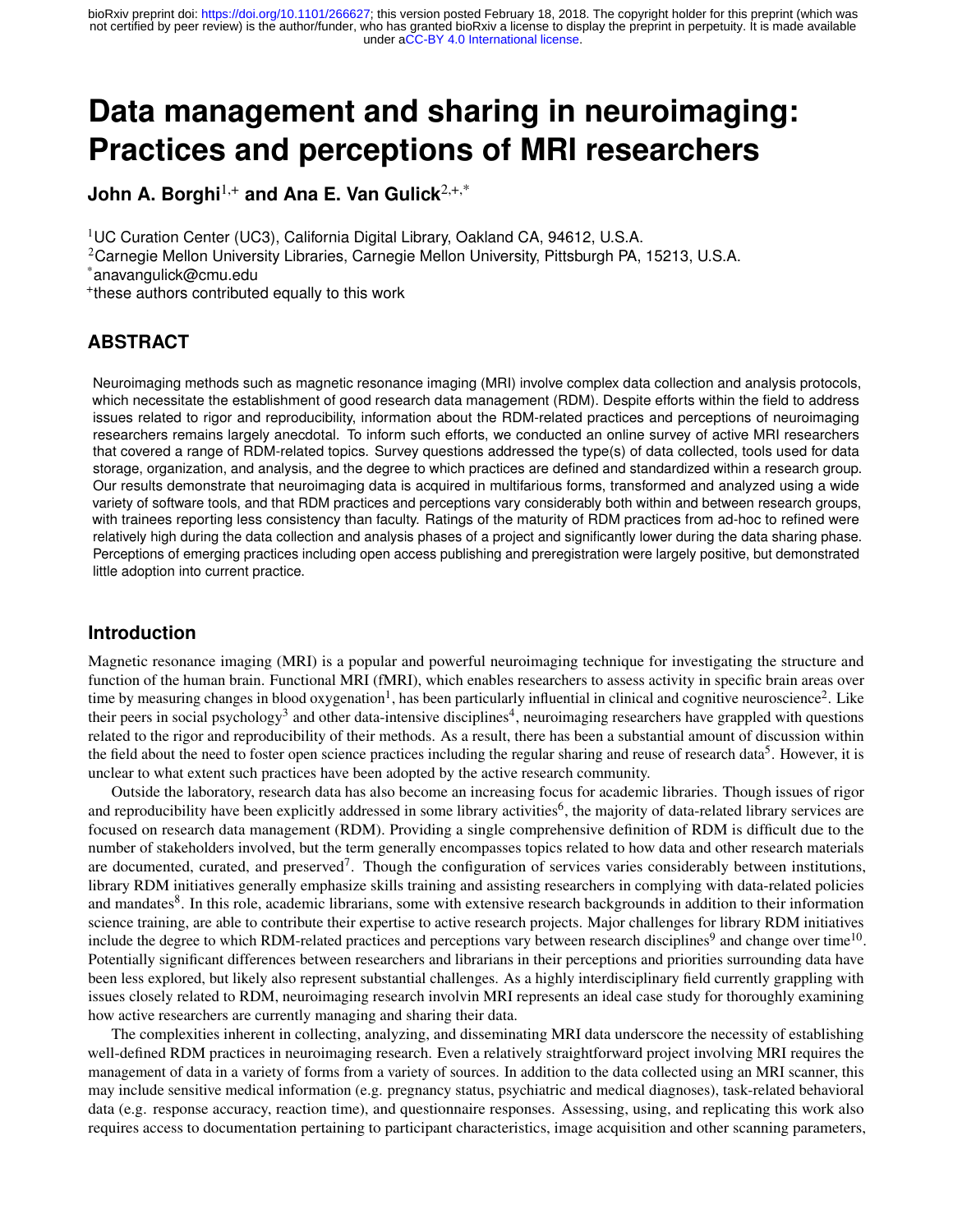preprocessing and analysis procedures, as well as research materials including stimuli and custom code sets.

However, the importance of RDM to neuroimaging research extends beyond the need to save and organize multifarious sets of materials. The BOLD (Blood Oxygen Level Dependant) signal, which underlies the majority of functional MRI studies, has a complex origin<sup>11</sup>, is potentially confounded by a number of physical, physiological, and behavioral variables<sup>12</sup>, and requires careful interpretation<sup>13</sup>. The process of analyzing MRI data is also highly flexible, iterative, and statistically challenging, with decisions made at an early stage having significant downstream effects<sup>14</sup>. Operating system type, software versions, and even hardware architecture have also been shown to significantly influence analytical results<sup>15</sup>. Thus, extensive documentation and justification of data acquisition and analysis parameters is essential. Unfortunately, despite the publication of best practice guidelines<sup>11</sup>, many articles describing the results of projects involving MRI omit essential details related to experimental design, data acquisition, and analysis procedures $17,18$ .

The rigor and reproducibility of neuroimaging research has been questioned due to a number of interrelated issues including reporting and publication biases in the scholarly literature<sup>19,20</sup>, low levels of statistical power<sup>21,22</sup>, the use of suboptimal design and analytical methods<sup>23,24</sup> and the recent discovery of errors in widely used software tools<sup>25</sup>. Open data sharing has long been proposed as a way to address these and other issues<sup>26,27</sup>, though early attempts such as the fMRI Data Center (fMRIDC) were met with skepticism and hampered by the demands involved in curating such large and complex datasets, an absence of requirements or incentives to make data available, and a lack of formalized standards about how neuroimaging data should be organized<sup>28</sup>. However, the view of the broader research community has since shifted considerably The majority of researchers now appear to support the concept of sharing data<sup>10,29</sup> and other data stakeholders including scholarly publishers<sup>30</sup> and federal funding agencies<sup>31</sup> have adopted a heterogeneous mix of data-related policies, mandates, and best practice recommendations. In parallel, a wide variety of tools and platforms have been developed to allow neuroimaging researchers to more easily manage and share MRI data.

Reflecting the iterative and flexible nature of how it is analyzed, MRI data is currently disseminated in a variety of forms. For example, tools like Neurosynth (<http://neurosynth.org/>) enable researchers to examine and compare peak activation coordinates reported in the neuroimaging literature while platforms such as Neurovault (<https://neurovault.org/>) and OpenfMRI (<https://openfmri.org/>) allow researchers to share the data in the form of unthresholded statistical maps and raw images respectively. Projects such as the Alzheimer's Disease Neuroimaging Initiative (ADNI)<sup>32</sup>, the International Neuroimaging Data Sharing Initiative  $(INDI)^{33}$ , and the Autism Brain Imaging Data Exchange  $(ABIDE)^{34}$  host large datasets related to clinical conditions and the National Institutes of Health sponsors the Connectome Coordination Facility (CCF) (<https://www.humanconnectome.org/>), which makes carefully collected, large-scale multimodal data available for reuse. The development of standardized organizational schemes such as the Brain Imaging Data Structure (BIDS)<sup>35</sup> and tools for constructing and distributing analytical pipelines (e.g.  $LONI^{36}$ , Nipype<sup>37</sup>, BIDS Apps<sup>38</sup>) enable researchers to not only share their data but also ensure that it can be navigated, assessed, and reproduced by others. However, while these developments have provided important infrastructure, addressing concerns related to rigor and reproducibility requires more than simply the adoption of new technologies. It also requires the refinement of a broad spectrum of behaviors and practices<sup>39</sup>.

Rigorous and reproducible science begins in the laboratory. For data to be effectively shared, evaluated, and re-used, it must first be effectively documented, organized, saved, and prepared. Such activities are encapsulated in the FAIR (Findable, Accessible, Interoperable, and Re-usable) Data Principles, which were developed by an international community of researchers, librarians, funders, and publishers as guidelines for enhancing the reusability of research data<sup>40</sup>. Though similar principles have been incorporated into recent neuroimaging-specific best practice recommendations<sup>41</sup>, the extent to which they translate into the day-to-day activities of active researchers remains unclear. Therefore, to inform efforts within both the neuroimaging and academic library communities to address rigor and reproducibility, we designed and distributed a survey examining RDM-related practices and perceptions among neuroimaging researchers working with MRI data.

## **Results**

#### **Participant Characteristics**

A total of 144 participants from 11 countries and 69 institutions participated in this study. The majority of participants were from the United States (72.31%), the United Kingdom (10.00%), and Canada (6.92%). As shown in Table 1, participants were affiliated with a variety of research disciplines with the most common being cognitive neuroscience. Participants consisted of a mix of trainees (e.g. graduate students, postdoctoral fellows) and faculty (e.g. associate, assistant, and full professors).

The majority of participants (64.06%,  $N = 128$ ) indicated that they receive funding from the National Institutes of Health (NIH). Other common sources of funding include private foundations (12.5%), the National Science Foundation (NSF) (11.72%), internal grants (including startup funds) (11.72%), the Department of Defense (DOD) (3.90%), and international funding bodies (19.53%). Though most participants (53.47%,  $N = 144$ ) indicated that they generate documentation about how data is to be collected, organized, and secured over the course of a project, the heterogeneous data policies of these funding bodies makes it highly unlikely that this refers exclusively to a data management plan (DMP).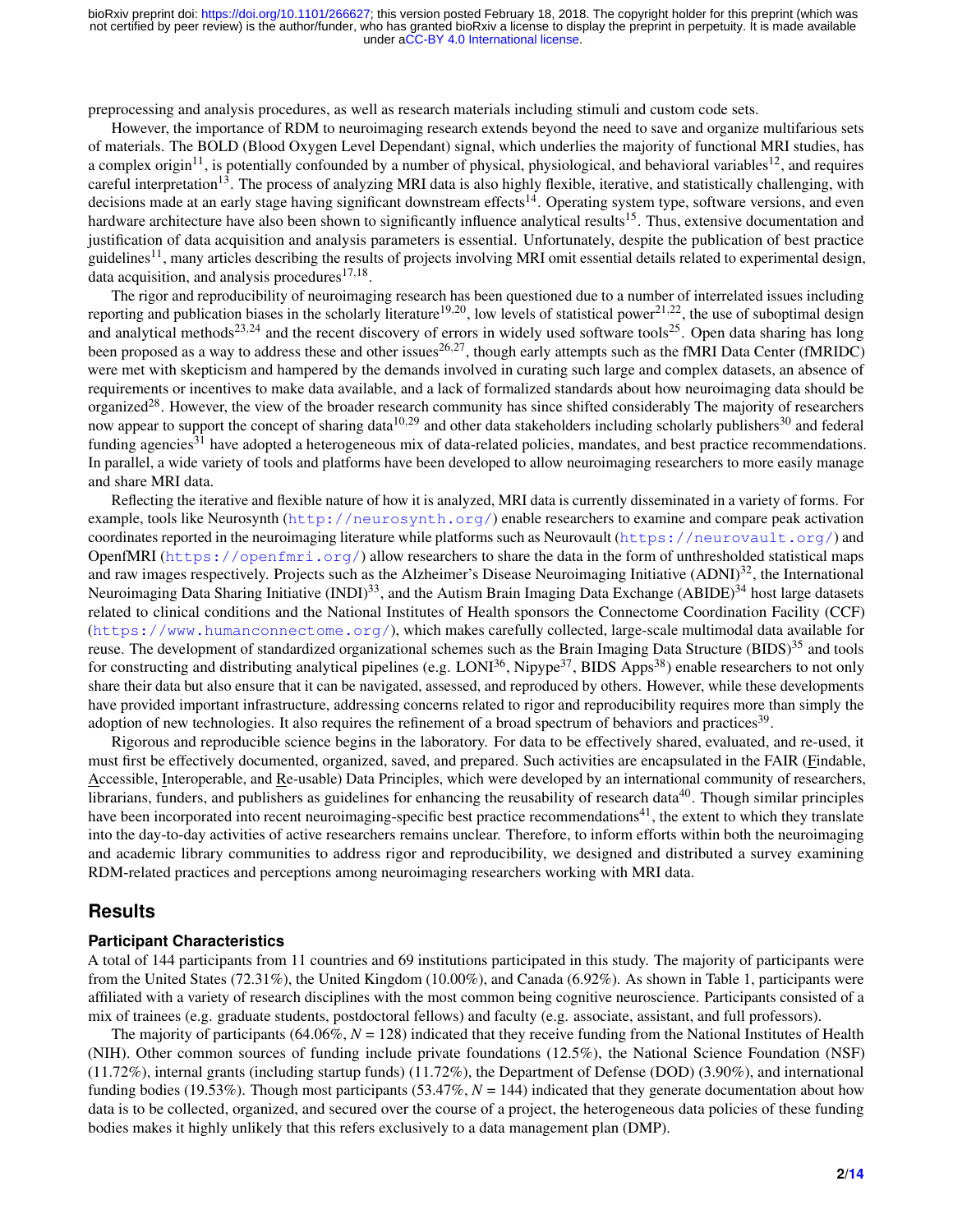| A. Participant title or role |           | <b>B.</b> Participant research area |           |  |
|------------------------------|-----------|-------------------------------------|-----------|--|
| <b>Title</b>                 | Percent   | <b>Research Area</b>                | Percent   |  |
| Graduate Student             | 24.31     | Cognitive Neuroscience              | 55.56     |  |
| <b>Assistant Professor</b>   | 21.53     | Clinical Neuroscience               | 15.97     |  |
| Postdoctoral Fellow          | 21.53     | Developmental Neuroscience          | 5.56      |  |
| Associate Professor          | 10.42     | Social Neuroscience                 | 5.56      |  |
| Professor                    | 9.03      | <b>Behavioral Neuroscience</b>      | 2.08      |  |
| Research Associate/Scientist | 6.94      | Computational Neuroscience          | 2.08      |  |
| Research Assistant           | 2.08      | <b>MRI</b> Methods                  | 2.08      |  |
| Research Technician          | 1.4       | Bio/Neuroinformatics                | 1.39      |  |
| <b>Staff Scientist</b>       | 1.4       | <b>Sensory Systems Neuroscience</b> | 1.39      |  |
| Other                        | 1.4       | Affective Neuroscience              | 1.39      |  |
|                              | $N = 130$ | Other                               | 6.9       |  |
|                              |           |                                     | $N = 144$ |  |

Table 1. Characteristics of study participants. A total of 144 neuroimaging researchers participated in this study, though not every participant gave a response for every question. Participants were split between A. trainees and faculty and B. cognitive neuroscience and other research areas. All values listed are percentages.

Participants indicated that they received their training about how to collect and analyze neuroimaging data from a variety of sources, including individuals within their own lab (e.g. other students, post-docs) (57.64%, *N* = 144), online resources and documentation (e.g. self-taught) (51.39%), individuals outside their lab (e.g. other people in their department) (35.42%), and formal courses at their institution (20.14%) or another institution (27.08%). A relatively small percentage of participants indicated that they had taken advantage of local university services related to data management (27.8%) or scholarly publishing (14.6%), though engagement with services related to technical infrastructure was considerably higher (45.1%). Instead, the majority indicated that such services were unavailable, that they were unsure about their existence, or that they were aware of their existence but had not taken advantage of them.

#### **RDM Maturity Ratings**

As shown in Figure 1, participants rated the overall maturity of their data management practices during both the data collection  $[t(128) = 6.349, p < 0.001]$  and data analysis  $[t(116) = 7.403, p < 0.001]$  phases of a project as significantly higher than those of the field as a whole. A similar trend was observed for the data sharing phase, but the comparison did not reach statistical significance  $[t(115) = 1.677, p < 0.096]$ . Average maturity ratings for the data sharing phase were significantly lower than those of the other phases for both individual practices  $[F(2, 226) = 70.61, p < 0.001]$  and the field as a whole  $F(2, 226) = 34.44$ ,  $p < 0.001$ ].

Ratings of individual practices within each phase followed a similar pattern. Overall, ratings for individual practices during the data sharing phase were substantially lower than those during the data collection and analysis phases. Maturity ratings were highest for practices involved in ensuring the security of sensitive data and backing up data and lowest for those involved making data available to researchers outside of their research group. This focus on practical concerns was also evident when participants were asked about what motivates and limits their RDM practices. As shown in Table 2, participants reported that they were primarily motivated by a desire to prevent the loss of data, ensure everyone in their research group has access to data, and a desire to foster openness and reproducibility and limited by time and a lack of available training and best practices.

## **Data Collection Practices**

For the purposes of this survey, "data collection" was defined as activities starting with the collection of neuroimaging data at a scanning facility and continuing through to the organization and storage of data within the participant's laboratory. Questions in this section of the survey dealt primarily with the types of data collected as well as procedures for moving, saving, and organizing raw data.

As expected, participants indicated that they collect and manage a wide range of research materials over the course of an MRI project. As shown in Table 3, this includes multiple types of MRI images, additional "non-MRI" data, and a variety of documentation, code, and other research materials related to data collection and analysis. When it comes to moving data from the scanning facility, the majority of participants indicated that they use a server to transfer their MRI data (82.58%,  $N = 132$ ) and a hard drive for non-MRI data (55.30%). Once data is in the lab, participants indicated that it is primarily organized using standardized file structures (70.45%,  $N = 132$ ) and file names (67.42%). Less common were the use of formal lab notebooks (47.73%), databases (28.79%), or the admission that procedures are generally not documented (17.42%). The majority of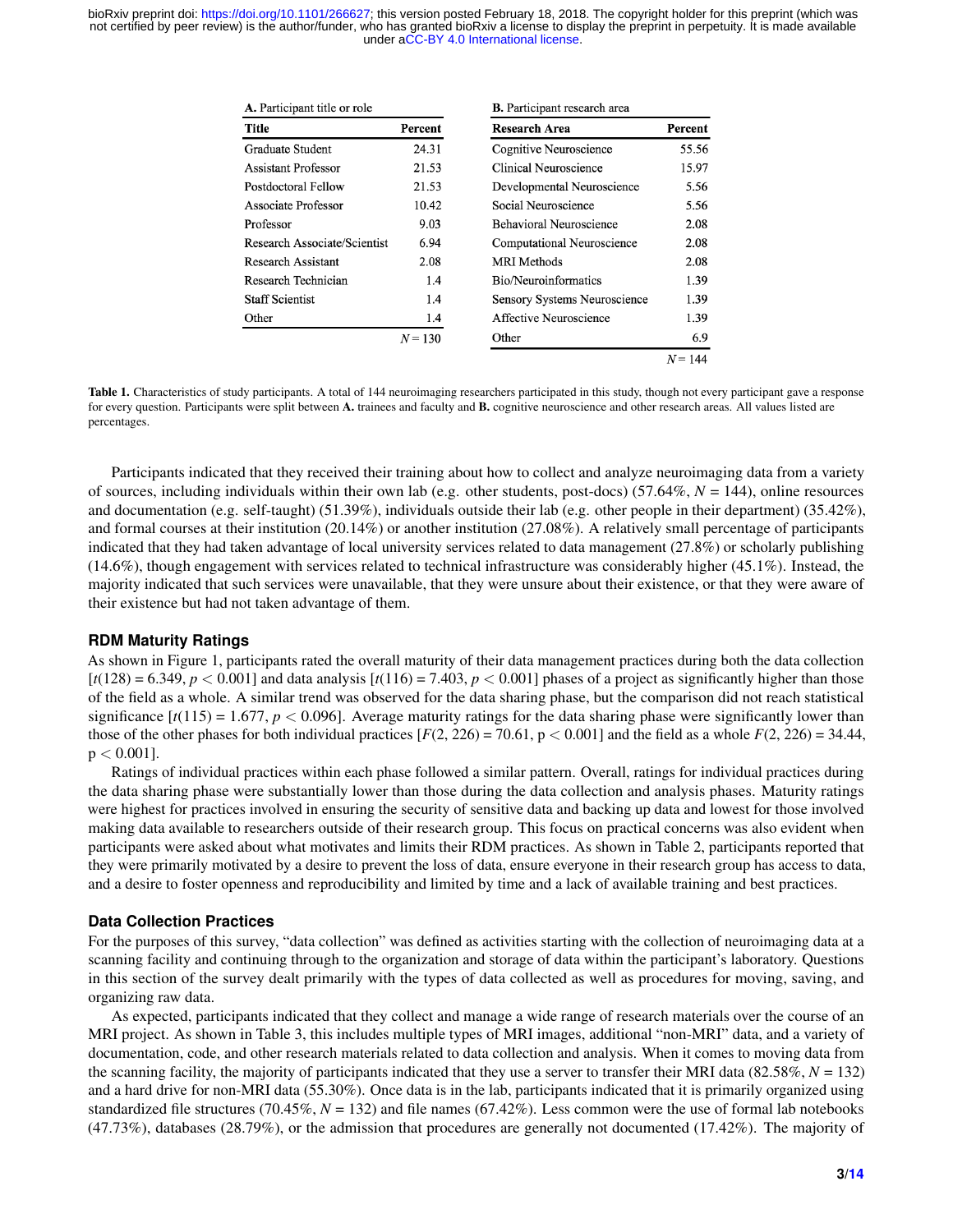|                    |                                 | <b>Data Collection</b> | Data Analysis | Data Sharing |
|--------------------|---------------------------------|------------------------|---------------|--------------|
| Limits             | The amount of time it takes     | 69.60                  | 71.30         | 79.46        |
|                    | Lack of best practices          | 43.20                  | 48.70         | 49.11        |
|                    | Lack of incentives              | 36.80                  | 32.18         | 37.50        |
|                    | Lack of knowledge/training      | 32.80                  | 40.87         | 41.07        |
|                    | The financial cost              | 17.60                  | 8.70          | 22.32        |
|                    | Other                           | 7.20                   | 6.09          | 5.36         |
| <b>Motivations</b> | Prevent loss of data            | 100.00                 | 85.83         | 78.57        |
|                    | Ensure access for collaborators | 76.80                  | 73.33         | 70.53        |
|                    | Openness and reproducibility    | 63.20                  | 64.17         | 66.96        |
|                    | Institutional data policy       | 52.00                  | 39.17         | 47.32        |
|                    | Publisher/Funder Mandates       | 35.20                  | 28.33         | 41.96        |
|                    | Availability of tools           | 12.00                  | 9.17          | 8.93         |
|                    | Other                           | 3.20                   | 3.3           | 0.0          |

Table 2. Factors that limit and motivate RDM during the data collection, analysis, and sharing/publishing phases of a research project. All values listed are percentages, more than one response could be selected. In terms of limits, "Other" responses included changes in personnel, differences in expertise within a lab, differences in preferences between lab members, lack of top-down leadership, and concerns about future cost. For motivations, "other" responses included ensuring continuity following personnel changes, keeping track of analyses, error prevention, and maximizing efficiency. [Data collection: *N* = 125 (limits/motivations), Data analysis: *N* = 115 (limits), 120 (motivations), Data sharing: *N* = 112 (limits/motivations)].

participants indicated that practices related to data organization were consistent within their lab or research group. However, trainees were significantly less likely to endorse this consistency than faculty members  $[X^2(2, N = 132) = 13.49, p < 0.01]$ . A similar trend was evident when participants were asked about backup procedures. The majority of participants (73.5%, *N* = 132) indicated that their scanning facility maintains backups of MRI data and that they themselves backup data using a wide variety of means including servers operated by their lab (41.67%, *N* =132) or institution (37.88%), manual (30.30%) and automatic (21.97%) backups of local machines, and external hard drives (25.76%). Though the majority of participants (54.2%) indicated that backup procedures were consistent within their lab or research group, trainees were less likely to endorse this than faculty  $[X^2(2, N = 131) = 7.28, p < 0.05].$ 

#### **Data Analysis Practices**

------

 $\mathbf{r}$ 

For the purposes of this survey, "data analysis" was defined as activities starting with preprocessing (co-registration, motion correction, etc) of MRI data and proceeding through first and second level analyses. Questions in this section of the survey dealt primarily with the use of software tools and the documentation of analytical decisions and parameters.

Overall, participants indicated that they use a wide variety of tools to analyze their MRI and non-MRI data. While there are several commonly used tools, as shown in Table 4, there is also a long tail of tools used by a relatively small number. Only 13.33% of participants (*N* = 120) indicated that they process data from each subject individually using a GUI. Instead, the majority of participants indicated that their preprocessing is scripted using their own scripts (64.17%), scripts adapted from others (58.33%), or scripts written by others without adaptation (15.0%). A majority of participants indicated that everyone in their lab or research group uses the same tools to analyze MRI data (40% same version, 25% different versions). However, trainees were significantly less likely to endorse this than faculty  $[X^2(3, N = 120) = 25.4, p < 0.001]$ . Analysis of non-MRI software tools yielded similar results, though only 43.3% (23.3% same version, 20% different versions) of participants indicated that the application of these tools was consistent. Again, differences between trainees and faculty were statistically significant  $[X^2(2, N = 120) = 14.90, p < 0.01]$ 

Participants indicated that they generally document their activities (including quality checks, pre-processing parameters, and the results of first/higher level analysis) using a word processing program (e.g. Evernote, Microsoft Word) (56.67%, *N* = 120), readme files (42.5%), and, to a lesser extent, version control systems (e.g. Git) (25.83%), electronic lab notebooks (e.g. Jupyter) (19.17%), active data management plans (4.17%), and lab management tools (e.g. LabGuru, Open Science Framework) (2.5%). Unfortunately, 10.83% of participants indicated that they do not document their activities in any systematic way. The majority of participants (74.6%) acknowledged that not everyone uses the same system for documenting their activities and differences between trainees and faculty were again statistically significant  $[X^2(2, N = 118) = 17.55, p < 0.001]$ .

When asked if another researcher could recreate their work using only its documentation, 59.2% of participants  $(N = 120)$ indicated that they would be able to recreate both their preprocessing and analysis steps, 11.5% indicated that other researchers would be able to recreate one or the other, and 19.1% were either unsure or believed that they would need to be present.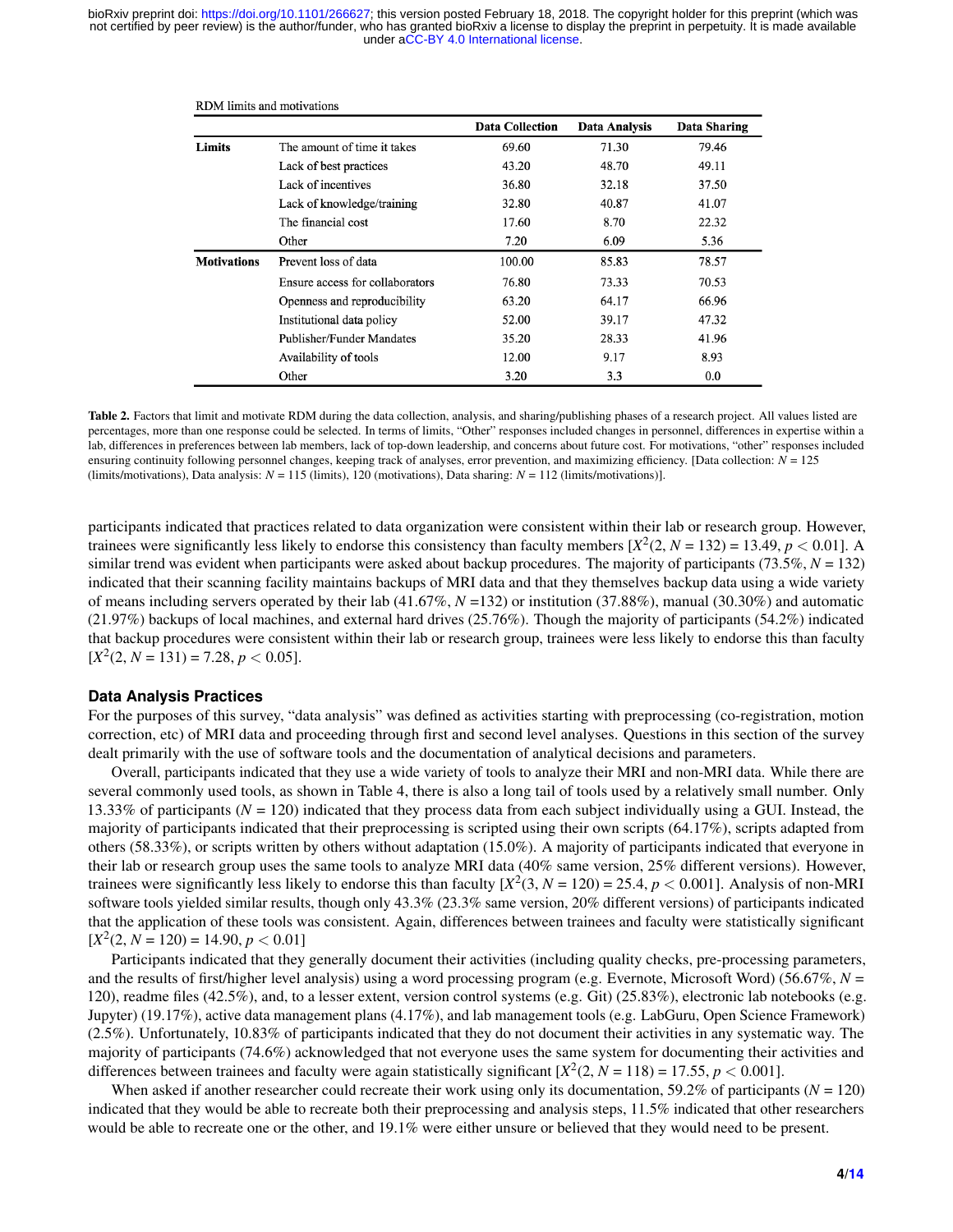

Figure 1. Average RDM maturity ratings between (A) and within (B-D) three phases of an MRI research project. A. Participants rated their own RDM practices as significantly more mature than those of the field as a whole during the data collection and analysis phases. Ratings of both individual and field maturity were significantly lower during the data sharing phase than during data collection and analysis. [Data collection:  $N = 131$  (individual), 130 (field), data analysis:  $N = 118$  (individual/field), data sharing: 116 (individual/field)]. Ratings of individual activities within each phase reflected a similar trend. **B.** Practices related to the backup of raw data and securing of sensitive data were rated as highly mature during the data collection phase while the documentation of file organization schemes (such as through a lab notebook or data dictionary) received the lowest rating. [*N* = 132] C. Similarly, during the data analysis phase, the backup of analyzed data received the highest rating, while the documentation of decisions related to analytical pipelines and the use of computational tools received the lowest.  $[N = 120]$  **D.** Activities described in the data sharing phase received lower ratings than those in previous phases.  $[N = 116]$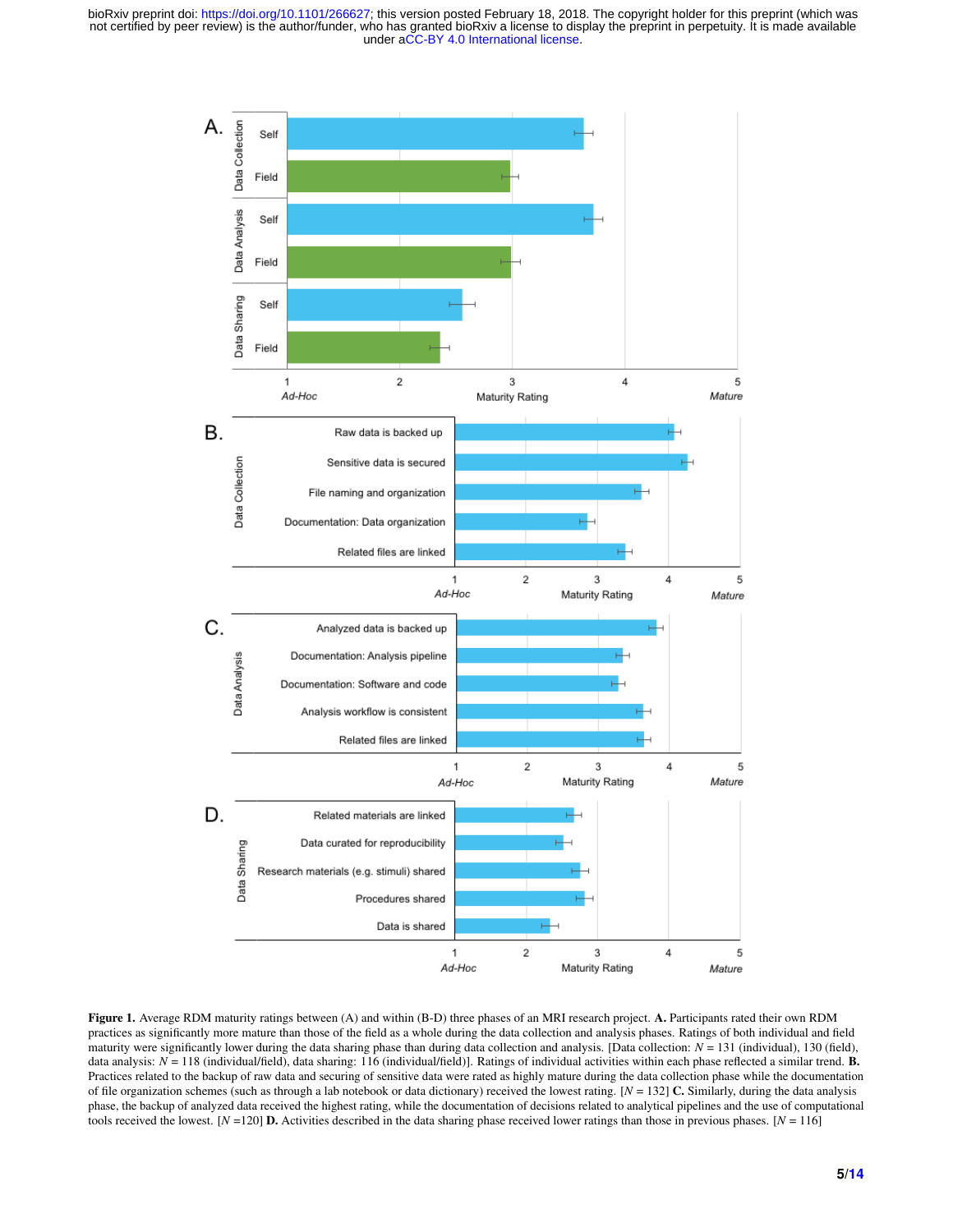| A. MRI Data   |         | <b>B.</b> Non-MRI data |         | C. Study Information   |           |  |
|---------------|---------|------------------------|---------|------------------------|-----------|--|
| Data          | Percent | Data                   | Percent | Data                   | Percent   |  |
| Anatomical    | 99.24   | Demographics           | 97.0    | Acquisition parameters | 97.7      |  |
| Task-related  | 98.54   | Behavioral data        | 95.5    | Task information       | 97.7      |  |
| Resting state | 80.30   | <b>Ouestionnaires</b>  | 88.6    | Stimuli                | 91.7      |  |
| Field map     | 64.46   | Clinical data          | 60.6    | Session information    | 90.2      |  |
| Diffusion     | 59.84   | Physiological data     | 43.2    | Code (presentation)    | 82.6      |  |
| Other         | 11.36   | Genetic data           | 30.3    | Code (data collection) | 71.2      |  |
|               |         | Other imaging          | 25.0    | Other                  | 7.6       |  |
|               |         | Other                  | 3.8     |                        | $N = 132$ |  |

Table 3. Types of data collected fell into three categories: MRI data, non-MRI data, and study information. All values listed are percentages, multiple data types could be selected. A. For MRI data, common "other" responses included spectroscopy, diffusion, blood flow, and MRS. B. For non-MRI data, common "Other responses included motion tracking, neurophysiology measures, and hormones (saliva). C. For study information, common "other" responses included scanner quality assurance data, information about the scanner itself, and consent forms.

| A. MRI-specific Software (top 10) |         | <b>B.</b> Non-MRI-specific Software |           |  |
|-----------------------------------|---------|-------------------------------------|-----------|--|
| <b>Software</b>                   | Percent | Software                            | Percent   |  |
| <b>SPM</b>                        | 71.67   | Matlab                              | 83.3      |  |
| FSL                               | 70.83   | R                                   | 70.0      |  |
| Freesurfer                        | 50.00   | Excel                               | 60.0      |  |
| <b>AFNI</b>                       | 45.00   | <b>SPSS</b>                         | 51.7      |  |
| MRIcro/MRIcron                    | 45.00   | Python                              | 48.3      |  |
| Mango                             | 13.33   | SAS                                 | 5.8       |  |
| <b>CONN</b>                       | 12.50   | JASP                                | 5.0       |  |
| OsiriX                            | 10.83   | Mathematica                         | 0.8       |  |
| Caret                             | 6.67    | Other                               | 5.8       |  |
| Brain Voyager                     | 6.67    |                                     | $N = 120$ |  |

Table 4. Software used for analysis: A. MRI-specific software (top 10 most popular) and B. non-MRI-specific software. All values listed are percentages, multiple software tools could be selected. "Other" MRI-specific software included Nipype (5.00%), custom code (4.17%), ANTS (4.17%), FMRIprep (2.50%), NiPy (1.17%), ITK-SNAP (1.17%), Connectome Workbench (1.17%), MRIQC (1.17%), CIVET, C-PAC, DPARSF, GIFT, ExploreDTI, CAT, SPHARM, TBSS, fidl, PLS, SamSrF, Vistasoft, and MedIRNIA. "Other" non-MRI-specific software included Acknowledge, CIGAL, Fscan, Data Desk, Mplus, Octave, Stan, and Bash.

#### **Data sharing Practices**

For the purpose of this survey, "data sharing" was defined as activities involving the communication or publication of conclusions drawn from neuroimaging data in a scholarly presentation or publication as well as the sharing of the underlying data itself through a general or discipline-specific repository. Questions in this section of the survey dealt primarily with the means and motivations for making data, code, and other materials available to other researchers.

As shown in Table 5, participants generally indicated that they were motivated to share data by a desire to foster research transparency and reproducibility rather than by professional incentives or the need to fulfill mandates. Whhen asked about reasons they may not be able to share their data, the most common responses were that it may contain additional findings to be discovered or published and that it contains confidential or sensitive information. Half  $(50.0\%, N = 116)$  of participants indicated that they had not been required to share data or submit a data availability statement when publishing a journal article. However, significantly more faculty (50.88%) indicated that they had encountered such a requirement than trainees (28.81%)  $[X^2(3, N = 116) = 10.52, p < 0.05]$ . Similarly, while the majority of participants indicated that they have not requested data from an author of a journal article (56.03%) or received such a request themselves (55.17%), significantly more faculty reported receiving a request for their data than trainees  $[X^2(2, N = 116) = 21.62, p < 0.001]$ .

Participants indicated that a large number of their research materials should be preserved over the long term (see Table 6) and generally reporting saving materials for eight years or more (29.31% maintained so that is always accessible, 40.51% saved in formats that may become obsolete). When asked if another researcher could recreate their work using only its description in a publication or scholarly report, 64.38% (*N* = 115) indicated that they would be able to recreate both their preprocessing and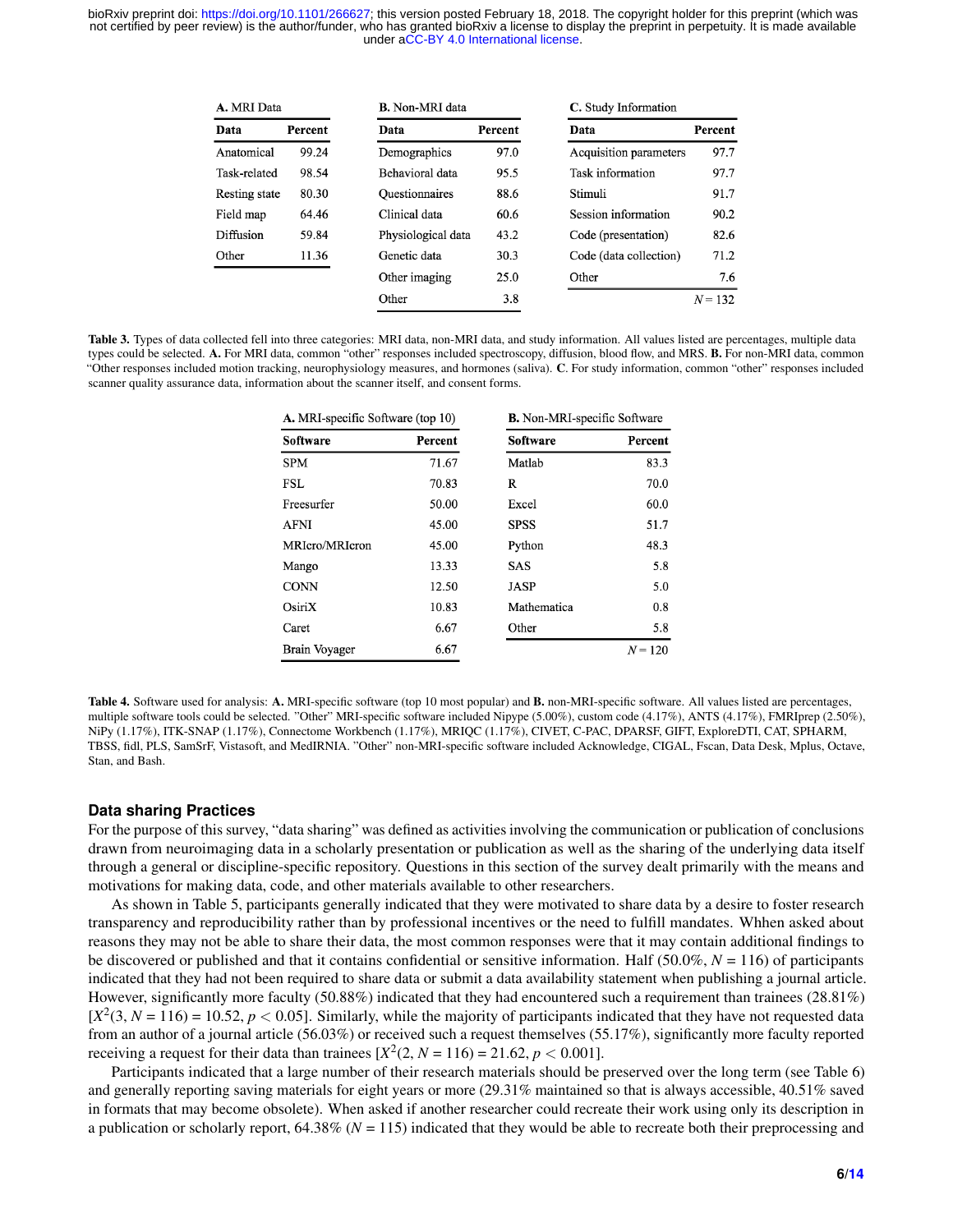| A. Reasons for sharing data        |         | <b>B.</b> Reasons for not sharing data       |           |  |
|------------------------------------|---------|----------------------------------------------|-----------|--|
| Reason                             | Percent | Reason                                       | Percent   |  |
| Transparency and openness          | 55.14   | Data contains additional findings to publish | 50.43     |  |
| To enable reuse/reproducibility    | 55.14   | Data contains sensitive information          | 30.43     |  |
| To communicate my results          | 49.53   | It would take too much time                  | 25.22     |  |
| To allow others to check my work   | 47.66   | Supervisor doesn't wish to share             | 16.52     |  |
| Incentives (authorship, citations) | 21.50   | Format of data make sharing difficult        | 15.62     |  |
| Mandated by funder/publisher       | 20.56   | Don't know how                               | 14.78     |  |
| Establish intellectual property    | 1.87    | Data is proprietary, subject to IP           | 1.74      |  |
| Other                              | 4.67    | Other                                        | 7.82      |  |
| NA                                 | 28.04   | Can share, but require citation              | 29.57     |  |
|                                    |         | Can share, but require authorship            | 9.57      |  |
|                                    |         |                                              | $N = 115$ |  |

Table 5. Reasons why data can and cannot be shared. All values listed are percentages, more than one reason could be selected. Other reasons given include: Consent (5), laziness, afraid of mishandling, projects that are haphazard.

analysis steps, 9.57% indicated that other researchers would be able to recreate one or the other, and 26.09% were either unsure or believed that they would need to be present.

#### **Emerging Research Practices**

The majority of participants (56.64%,  $N = 113$ ) indicated that they currently regard data as a "first class" research product, meaning a product that should be assessed, valued, and considered as part of application and promotion decisions in the same way as a journal article. As shown in Figure 2, this is broadly indicative of that fact that the MRI research community is currently at a point of transition. While only a small percentage of researchers indicated that they have adopted emerging research practices such as pre-registering their studies, conducting replications, publishing preprints, or publishing research products such as code, datasets, and grant proposals, a substantial percentage indicated that they plan to in the future.

## **Discussion**

In order to inform efforts within the neuroimaging and academic library communities to address issues of rigor and reproducibility, we surveyed the RDM-related practices and perceptions of researchers who use magnetic resonance imaging (MRI) to study human neuroscience. Overall, our results highlight the considerable challenges involved in properly managing and sharing neuroimaging data - the data is acquired in multifarious forms, transformed and analyzed using a wide variety of tools, and documented inconsistently. Our results also demonstrate that neuroimaging researchers generally receive informal training in data-related practices, have little interaction with institutional data support services, and presently encounter few expectations from data stakeholders such as scholarly publishers and research funding bodies.

Neuroimaging is not unique in facing challenges related to rigor and reproducibility. Issues such as publication bias<sup>42,43</sup> and low statistical power<sup>44,45</sup> have been discussed in the behavioral and biomedical sciences for decades and data stakeholders including scholarly publishers and federal funding agencies have instituted a range of reproducibility-related policies stipulating how the data underlying published work should be managed and shared. For example, while mandates requiring authors to share the data underlying publications have been shown to increase the degree to which data is made available<sup>46</sup>, only a minority of biomedical journals have such requirements and even fewer provide specific guidance as to how to make data available and reusable<sup>47</sup>. Federal funding bodies generally exercise their RDM-related policies by requiring that a data management plan (DMP), which outlines how data is going to be collected, organized, preserved, and shared, be submitted as part of any grant proposal31. The efficacy of DMPs in affecting how researchers actually manage and share their data in practice is unclear<sup>48</sup> and it is notable that the NIH, which was the most prevalent funder in our sample, does not currently have a DMP requirement. However, as evidenced by the imminent pilot of an NIH Data Commons and the recent controversy related to the reclassification of behavioral and imaging studies as clinical trials<sup>49</sup>, funder data policies will likely soon begin affecting neuroimaging researchers.

Neuroimaging is also not unique in how it has addressed challenges related to rigor and reproducibility. Communities throughout neuroscience working with specific methodologies (e.g. neurophysiology<sup>50</sup>, cell morphology<sup>51</sup>) or data from specific model systems (e.g. C. elegans<sup>52</sup>) have begun to develop standards, tools, and community norms to facilitate the management, curation, and sharing of data and other research materials. Like complementary initiatives across other disciplines<sup>53</sup>, these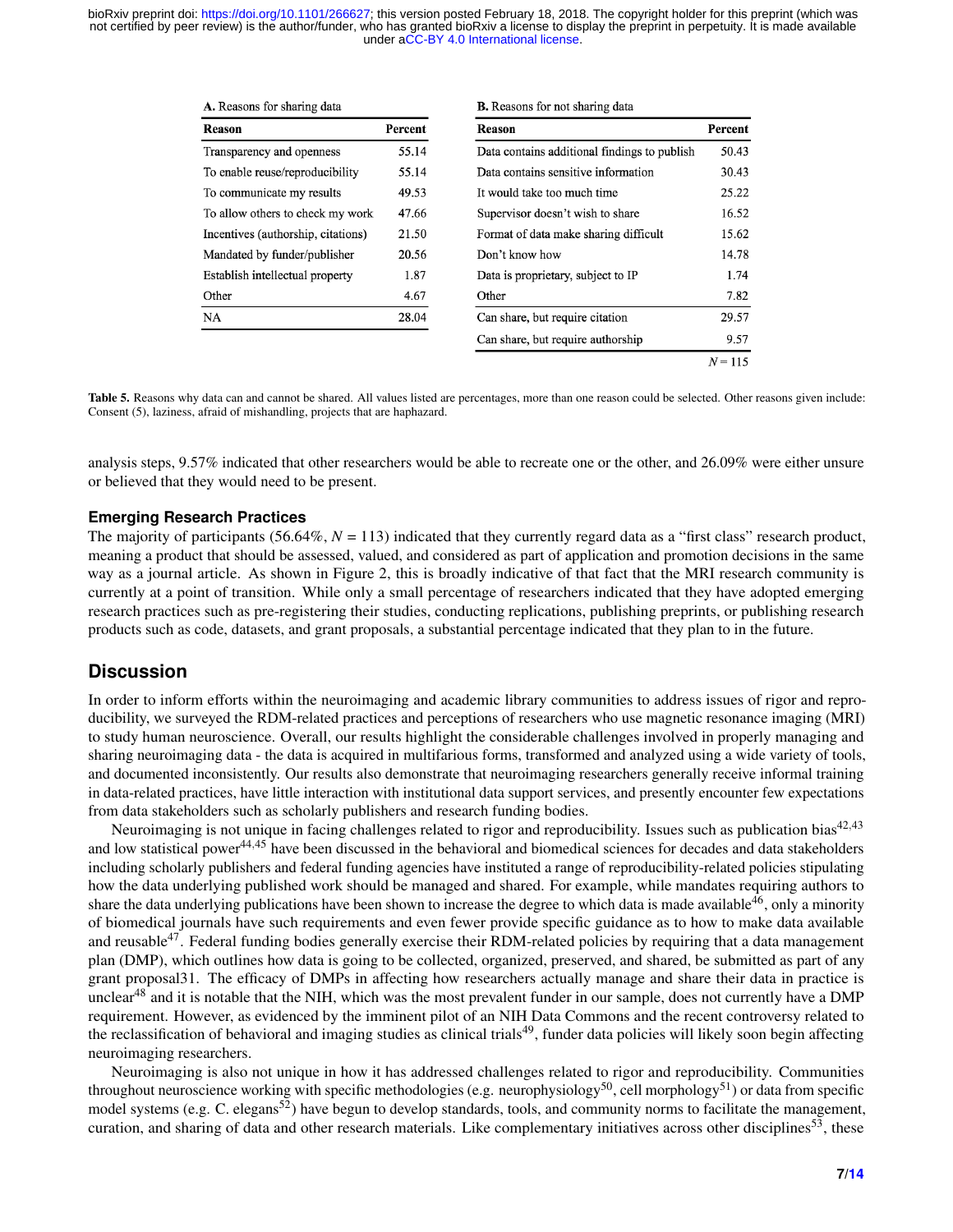| Data to Preserve Long Term         | Percent   |
|------------------------------------|-----------|
| Raw MRI data                       | 97.4      |
| Behavioral data                    | 94.8      |
| Demographic data                   | 90.5      |
| Task-related stimuli               | 90.5      |
| MRI acquisition parameters         | 88.8      |
| Code used for stimuli presentation | 84.5      |
| <b>Ouestionnaire</b> data          | 81.9      |
| Code used for data collection      | 81.0      |
| Notes/data about the scan session  | 74.1      |
| Task-related information           | 74.1      |
| Analyzed MRI data                  | 73.3      |
| Clinical or Medical data           | 62.9      |
| Physiological data                 | 38.8      |
| Eye tracking/pupillometry data     | 30.2      |
| Genetic/molecular data             | 29.3      |
| Other neuroimaging data            | 26.7      |
| Other                              | 76.7      |
|                                    | $N = 116$ |

Table 6. Important parts of data to preserve long term. All values listed are percentages, multiple data types could be selected. Overall, researchers want to preserve nearly all data long term. Other data types indicated to preserve include: code for analysis (3) and hormone information.



Figure 2. Adoption of emerging research practices among neuroimaging researchers. [*N* = 100]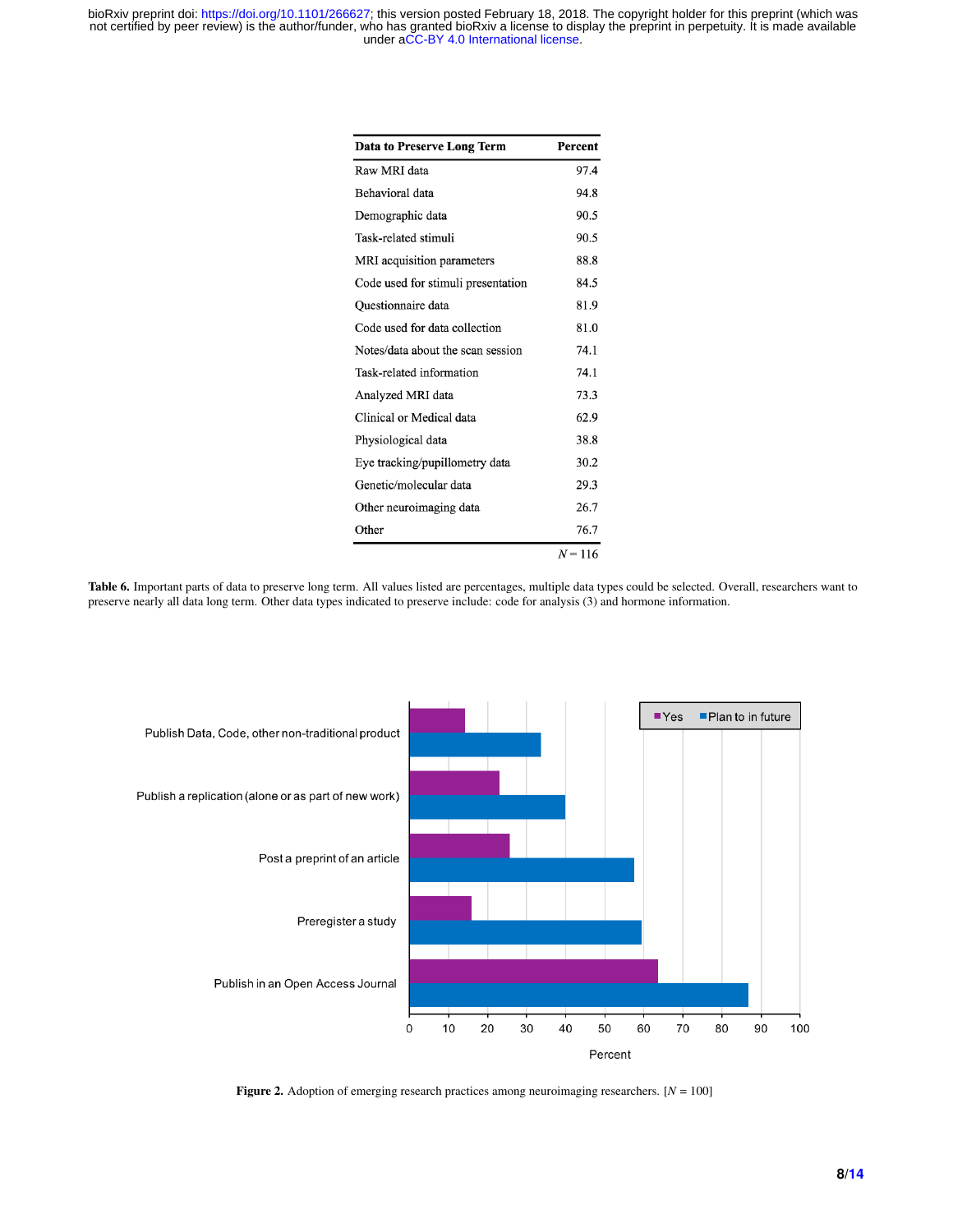grassroots efforts have the potential to ensure that effective RDM practices are incorporated throughout the course of a research project rather than simply deployed at discrete points in response to mandates from a funder or publisher. By assessing current RDM practices in neuroimaging, the present study adds crucial context to efforts aimed at advancing rigor and reproducibility.

By collecting and analyzing quantitative ratings of RDM maturity, which we operationalized as the degree to which data-related procedures are defined and implemented, we were able to quantify how active neuroimaging researchers perceive their own practices and the practices of the field as a whole. There are several interpretations of our observation that participants generally rated their own practices as more mature than those of the field as a whole. It is possible that this observation reflects the well known phenomenon of participants rating themselves as better than average across a wide range of personal characteristics54. Given that this study was primarily disseminated via social media and through a number of scholarly discussion groups where there is a great deal of discussion related to research methodology, open science, and reproducibility, it is also possible that our sample was indeed biased in favor of participants who incorporate RDM into their work to a greater degree than average. Our finding that maturity ratings were significantly lower for the data sharing/publishing phase is in line with the lack of existing data sharing requirements, the propensity of researchers to share data via personal communication, and the centering of data sharing as a way to address issues of rigor and reproducibility. However, it is also at odds with the fact that our results indicate that there is ample room for improving RDM practices during the data collection and analysis phases.

By asking participants about their RDM-related activities using language and terminology familiar to them, we were able to construct a comprehensive picture of how neuroimaging researchers handle their data over the course of a project. Given the preponderance of informal methodological training in neuroimaging and results of previous studies examining methods reporting in the extant literature19,20, we expected that participants would report applying a wide variety of practices and tools to their data. Our results bore this out and also revealed that trainees and faculty members had significantly different perspectives on the degree to which backup procedures, data structures, analytical tools, and documentation practices are consistent within their lab or research group. While our methods do not allow us to speculate about the cause of these differences, their ubiquity indicates that there is not an optimal amount of communication about the importance of RDM even within individual research groups or projects.

The spread of increasingly high resolution imaging hardware, the rapid evolution of experimental approaches and analytical techniques, and the community development of user-friendly software tools have enabled neuroimaging researchers using MRI to make significant contributions across the behavioral and biomedical sciences. However, our results demonstrate there is an outstanding need for training related to research data management. This issue is also not unique to neuroimaging. In a recent survey, PI's from across the National Science Foundation (NSF)'s biological sciences directorate listed training on data management as one of their foremost unmet needs<sup>55</sup>. Though topics related to RDM are often included in undergraduate and graduate level coursework, many educators report that they are not covered thoroughly due to a lack of time, expertise, and guidance<sup>56</sup>. These trends highlight the need for greater collaboration between researchers who possess expertise in collecting, analyzing, and evaluating data and support providers in academic libraries who have expertise in its management and sharing. Because our results demonstrate that RDM activities among neuroimaging researchers are, at least at present, generally motivated by immediate considerations such as ensuring data is not lost and ensuring that it is accessible to the members of a particular research group, a potentially fruitful direction for such a collaboration could be the development of training materials that provide actionable information about how data could be effectively documented, organized, and saved throughout the course of a research project and also illustrate how such activities are an important component of addressing broader concerns related to rigor and reproducibility.

Though the present study offers unique insight into the data management practices of neuroimaging researchers, these results should not be interpreted as a criticism or singling-out of the field. Follow-up research will explore RDM practices and perceptions in cognate research areas such as psychology and biomedical science and it is likely that many of the same trends including informal education in effective RDM, inconsistency even within the same research group, and slow adoption of open science tools and practices will be observed.

# **Methods**

Our survey consisted of 74 multiple choice questions and an optional open response question. Questions focused on a range of data management-related topics, including types of data collected (including MRI data, non-MRI data, and related documentation), tools used to manage and analyze data, and the degree to which data management practices are standardized within the participant's research group. The survey was distributed using the Qualtrics platform ([http://www.qualtrics.](http://www.qualtrics.com) [com](http://www.qualtrics.com)) between June and September, 2017. Participants were able to skip questions while proceeding through the survey. All study procedures were approved by the institutional review board of Carnegie Mellon University (Study 2017 00000129). Data were analyzed using JASP<sup>57</sup>.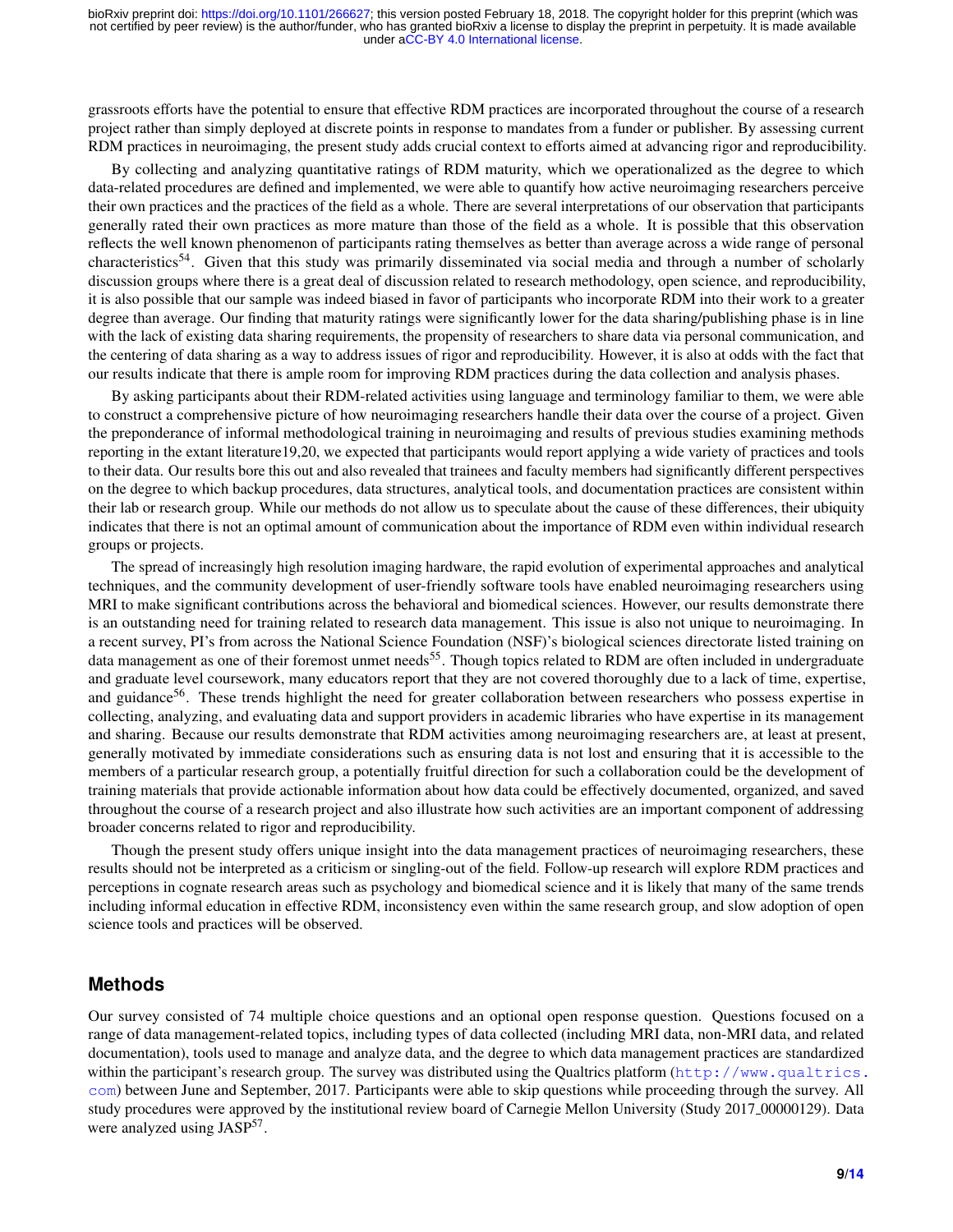## **Survey Design**

The process of survey design drew upon expertise from both the academic library and neuroimaging communities. The structure of the survey, which generally follows the trajectory of a typical MRI project, drew from the research data lifecycle - a model that has been widely adopted by data support providers in academic libraries to organize activities related to the management of data over the course of a research project<sup>58</sup>. Building on similarly-structured tools, such as the data curation profiles<sup>59</sup>, survey questions were developed in consultation with researchers actively working in the field to ensure that each question was tailored to the specific terminology, practices, and tools currently employed by the MRI research community.

For questions referencing data management maturity, we drew upon the capability maturity model framework<sup>60</sup> which describes activities based on their degree of definition, standardization, and optimization. For the purposes of this study, RDM maturity was defined as the extent to which data management practices are clearly defined, implemented, and (if applicable) optimized. Introductory text also clarified that the survey was not designed to judge researchers who have different styles of data management or whose practices exhibit different levels of sophistication. Though capability models specific to the management of scientific data have been developed $^{61}$ , to our knowledge this is the first survey to apply this framework as a means to collect quantitative maturity ratings from the research community itself.

Because we believed that participants would come to our survey with different perspectives on RDM-related topics and terms, each section of the survey was preceded by a brief description of the specific activities and practices covered in that section as well as an operational definition of data management maturity.

#### **Distribution and Filtering Criteria**

Recruitment emails were sent to the directors of neuroimaging centers and other MRI facilities affiliated with universities and other research institutions. The survey was also advertised through social media and via psychology, neuroscience, and neuroimaging discussion groups. In order to capture a broad view of data management-related practices and perceptions inclusion criteria were only that potential participants be an active researcher using MRI, that they were over the age of 18, and that they consented to participate in our study. Data from participants who did not meet these criteria or who completed less than a single section of the survey were excluded from subsequent analyses.

## **Data Availability**

The survey instrument<sup>62</sup> and resulting dataset (excluding personally identifying information)<sup>63</sup> are both available via figshare.

# **Work Cited**

- 1. Logothetis, N. K. (2008). What we can do and what we cannot do with fMRI. *Nature, 453*(7197), 869–878. http://doi.org/10.1038/nature06976
- 2. Poldrack, R. A., & Farah, M. J. (2015). Progress and challenges in probing the human brain. *Nature, 526*(7573), 371–379. http://doi.org/10.1038/nature15692
- 3. Open Science Collaboration. (2015). Estimating the reproducibility of psychological science. *Science, 349*(6251), aac4716. http://doi.org/10.1126/science.aac4716
- 4. Ioannidis, J. P. A. (2005). Why most published research findings are false. *PLOS Medicine, 2*(8), 0696–0701. http://doi.org/10.1371/journal.pmed.0020124
- 5. Poldrack, R. A., Baker, C. I., Durnez, J., Gorgolewski, K. J., Matthews, P. M., Munafo, M. R., . . . Yarkoni, T. (2017). ` Scanning the horizon: towards transparent and reproducible neuroimaging research. *Nature Reviews Neuroscience, 18*(2), 115–126. http://doi.org/10.1038/nrn.2016.167
- 6. Sayre, F., & Riegelman, A. (2018). The reproducibility crisis and academic libraries. *College & Research Libraries, 79*(1), 2–9. http://doi.org/10.5860/crl.79.1.2
- 7. Flores, J. R., Brodeur, J. J., Daniels, M. G., Nicholls, N., & Turnator, E. (2015). Libraries and the research data management landscape. The process of discovery. In J. C. Maclachlan, E. A. Waraksa, & C. Williford (Eds.) *The CLIR Postdoctoral Fellowship Program and the Future of the Academy*, (pp.82–102). Washington, DC: Council on Library and Information Resources. Retrieved from http://www.clir.org/pubs/reports/pub167/RDM.pdf
- 8. Tenopir, C., Sandusky, R. J., Allard, S., & Birch, B. (2014). Research data management services in academic research libraries and perceptions of librarians. *Library and Information Science Research, 36*(2), 84–90. http://doi.org/10.1016/j.lisr.2013.11.003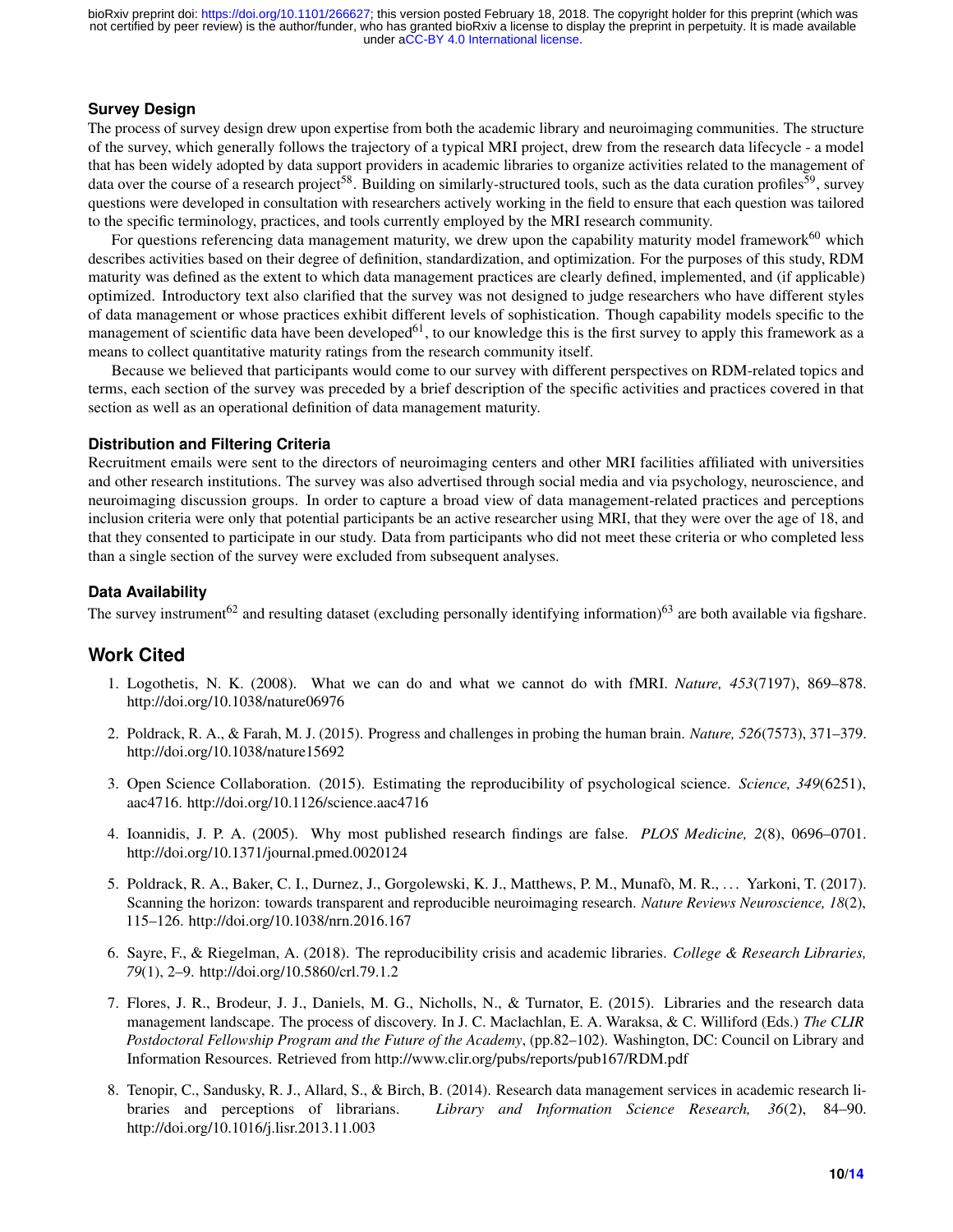- 9. Parham, S. W., Carlson, J., Hswe, P., Westra, B., & Whitmire, A. (2016). Using data management plans to explore variability in research data management practices across domains. *International Journal of Digital Curation, 11*(1), 53–67. http://doi.org/10.2218/ijdc.v11i1.423
- 10. Tenopir, C., Dalton, E. D., Allard, S., Frame, M., Pjesivac, I., Birch, B., . . . Dorsett, K. (2015). Changes in data sharing and data reuse practices and perceptions among scientists worldwide. *PLOS ONE, 10*(8), e0134826. http://doi.org/10.1371/journal.pone.0134826
- 11. Hillman, E. M. C. (2014). Coupling mechanisms and significance of BOLD signal: A status report. *Annual Review of Neuroscience, 37*, 161–181. http://doi.org/10.1146/annurev-neuro-071013-014111.Coupling
- 12. Murphy, K., Birn, R. M., & Bandettini, P. A. (2013). Resting-state fMRI confounds and cleanup. *NeuroImage, 80*(Supplement C), 349–359. http://doi.org/10.1016/j.neuroimage.2013.04.001
- 13. Poldrack, R. A. (2006). Can cognitive processes be inferred from neuroimaging data? *Trends in Cognitive Sciences, 10*(2), 59–63. http://doi.org/10.1016/j.tics.2005.12.004
- 14. Carp, J. (2012). On the plurality of (methodological) worlds: Estimating the analytic flexibility of fmri experiments. *Frontiers in Neuroscience, 6*, 1–13. http://doi.org/10.3389/fnins.2012.00149
- 15. Gronenschild, E. H. B. M., Habets, P., Jacobs, H. I. L., Mengelers, R., Rozendaal, N., van Os, J., & Marcelis, M. (2012). The effects of FreeSurfer version, workstation type, and Macintosh operating system version on anatomical volume and cortical thickness measurements. *PLOS ONE, 7*(6). e38234. http://doi.org/10.1371/journal.pone.0038234
- 16. Poldrack, R. A., Fletcher, P. C., Henson, R. N., Worsley, K. J., Brett, M., & Nichols, T. E. (2008). Guidelines for reporting an fMRI study. *NeuroImage, 40*(2), 409–414. http://doi.org/10.1016/j.neuroimage.2007.11.048
- 17. Carp, J. (2012). The secret lives of experiments: Methods reporting in the fMRI literature. *NeuroImage, 63*(1), 289–300. http://doi.org/10.1016/j.neuroimage.2012.07.004
- 18. Guo, Q., Parlar, M., Truong, W., Hall, G., Thabane, L., McKinnon, M., . . . Pullenayegum, E. (2014). The reporting of observational clinical functional magnetic resonance imaging studies: A systematic review. *PLOS ONE, 9*(4), e94412. http://doi.org/10.1371/journal.pone.0094412
- 19. David, S. P., Ware, J. J., Chu, I. M., Loftus, P. D., Fusar-Poli, P., Radua, J., . . . Ioannidis, J. P. A. (2013). Potential reporting bias in fMRI studies of the brain. *PLOS ONE, 8*(7), e70104. http://doi.org/10.1371/journal.pone.0070104
- 20. Jennings, R. G., & Van Horn, J. D. (2012). Publication bias in neuroimaging research: Implications for meta-analyses. *Neuroinformatics, 10*(1), 67–80. http://doi.org/10.1007/s12021-011-9125-y
- 21. Button, K. S., Ioannidis, J. P. A., Mokrysz, C., Nosek, B. A., Flint, J., Robinson, E. S. J., & Munafo, M. R. (2013). Power ` failure: why small sample size undermines the reliability of neuroscience. *Nature Reviews Neuroscience, 14*(5), 365–376. http://doi.org/10.1038/nrn3475
- 22. Cremers, H. R., Wager, T. D., & Yarkoni, T. (2017). The relation between statistical power and inference in fMRI. *PLOS ONE, 12*(11), e0184923. http://doi.org/10.1371/journal.pone.0184923
- 23. Bennett, C. M., Miller, M. B., & Wolford, G. L. (2009). Neural correlates of interspecies perspective taking in the post-mortem Atlantic Salmon: an argument for multiple comparisons correction. *NeuroImage, 47*(Supplement 1), S125. http://doi.org/10.1016/S1053-8119(09)71202-9
- 24. Vul, E., Harris, C., Winkielman, P., & Pashler, H. (2009). Puzzlingly high correlations in fMRI studies of emotion, personality, and social cognition. *Perspectives on Psychological Science, 4*(3), 274–290. http://doi.org/10.1111/j.1745- 6924.2009.01125.x
- 25. Eklund, A., Nichols, T. E., & Knutsson, H. (2016). Cluster failure: Why fMRI inferences for spatial extent have inflated false-positive rates. *Proceedings of the National Academy of Sciences, 113*(28), 7900–7905. http://doi.org/10.1073/pnas.1602413113
- 26. Koslow, S. H. (2000). Should the neuroscience community make a paradigm shift to sharing primary data? *Nature Neuroscience, 3*(9), 863–865. http://doi.org/10.1038/78760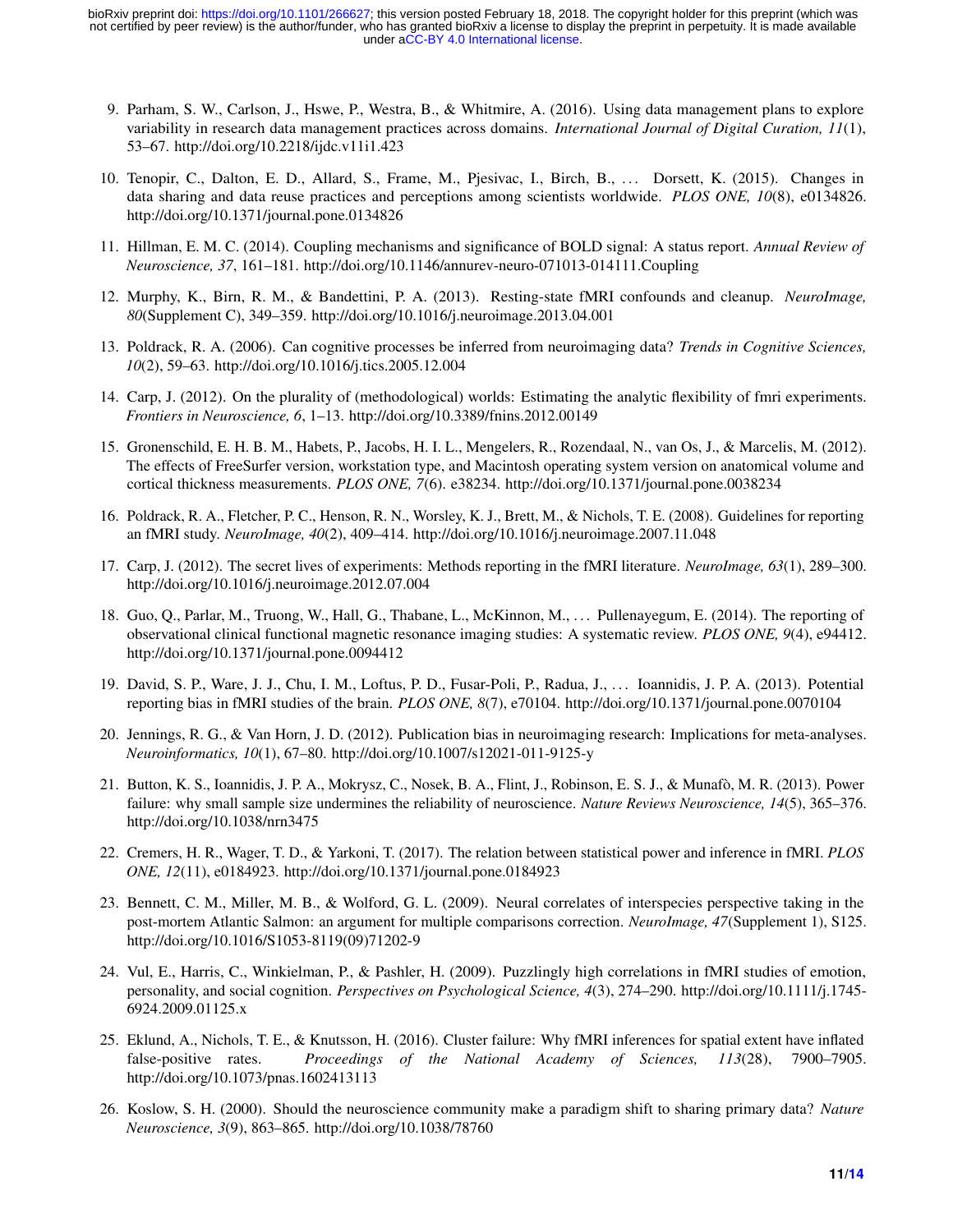- 27. Van Horn, J. D., Grafton, S. T., Rockmore, D., & Gazzaniga, M. S. (2004). Sharing neuroimaging studies of human cognition. *Nature Neuroscience, 7*(5), 473–481. http://doi.org/10.1038/nn1231
- 28. Van Horn, J. D., & Gazzaniga, M. S. (2013). Why share data? Lessons learned from the fMRIDC. *NeuroImage, 82*(Supplement C), 677–682. http://doi.org/10.1016/j.neuroimage.2012.11.010
- 29. Federer, L. M., Lu, Y.-L., Joubert, D. J., Welsh, J., & Brandys, B. (2015). Biomedical data sharing and reuse: Attitudes and practices of clinical and scientific research staff. *PLOS ONE, 10*(6), e0129506. http://doi.org/10.1371/journal.pone.0129506
- 30. Piwowar, H. A., & Chapman, W. W. (2008). Identifying data sharing in biomedical literature. *AMIA Annual Symposium Proceedings, 2008*, 596–600. Retrieved from http://www.ncbi.nlm.nih.gov/pmc/articles/PMC2655927
- 31. Kriesberg, A., Huller, K., Punzalan, R., & Parr, C. (2017). An analysis of federal policy on public access to scientific research data. *Data Science Journal, 16*, 27. http://doi.org/10.5334/dsj-2017-027
- 32. Mueller, S. G., Weiner, M. W., Thal, L. J., Petersen, R. C., Jack, C. R., Jagust, W., . . . Beckett, L. (2005). Ways toward an early diagnosis in Alzheimer's disease: The Alzheimer's Disease Neuroimaging Initiative (ADNI). *Alzheimer's and Dementia, 1*(1), 55–66. http://doi.org/10.1016/j.jalz.2005.06.003
- 33. Mennes, M., Biswal, B., Castellanos, F. X., & Milham, M. P. (2013). Making data sharing work: The FCP/INDI experience. *NeuroImage, 82*, 683–691. http://doi.org/10.1016/j.neuroimage.2012.10.064
- 34. Di Martino, A., Yan, C. G., Li, Q., Denio, E., Castellanos, F. X., Alaerts, K., . . . Milham, M. P. (2014). The autism brain imaging data exchange: Towards a large-scale evaluation of the intrinsic brain architecture in autism. *Molecular Psychiatry, 19*(6), 659–667. http://doi.org/10.1038/mp.2013.78
- 35. Gorgolewski, K. J., Auer, T., Calhoun, V. D., Craddock, R. C., Das, S., Duff, E. P., . . . Poldrack, R. A. (2016). The brain imaging data structure, a format for organizing and describing outputs of neuroimaging experiments. *Scientific Data, 3*, 160044. http://doi.org/10.1038/sdata.2016.44
- 36. Rex, D. E., Ma, J. Q., & Toga, A. W. (2003). The LONI pipeline processing environment. *NeuroImage, 19*(3), 1033–1048. http://doi.org/10.1016/S1053-8119(03)00185-X
- 37. Gorgolewski, K., Burns, C. D., Madison, C., Clark, D., Halchenko, Y. O., Waskom, M. L., & Ghosh, S. S. (2011). Nipype: A flexible, lightweight and extensible neuroimaging data processing framework in Python. *Frontiers in Neuroinformatics, 5*. http://doi.org/10.3389/fninf.2011.00013
- 38. Gorgolewski, K. J., Alfaro-Almagro, F., Auer, T., Bellec, P., Capota, M., Chakravarty, M. M., . . . Poldrack, R. A. (2017). ˘ BIDS apps: Improving ease of use, accessibility, and reproducibility of neuroimaging data analysis methods. *PLOS Computational Biology, 13*(3), e1005209. http://doi.org/10.1371/journal.pcbi.1005209
- 39. Ioannidis, J. P. A. (2014). How to make more published research true. PLOS Medicine, 11(10). e1001747. http://doi.org/10.1371/journal.pmed.1001747
- 40. Wilkinson, M. D., Dumontier, M., Aalbersberg, Ij. J., Appleton, G., Axton, M., Baak, A., . . . Mons, B. (2016). The FAIR Guiding Principles for scientific data management and stewardship. *Scientific Data, 3*, 160018. http://doi.org/10.1038/sdata.2016.18
- 41. Nichols, T. E., Das, S., Eickhoff, S. B., Evans, A. C., Glatard, T., Hanke, M., . . . Yeo, B. T. T. (2017). Best practices in data analysis and sharing in neuroimaging using MRI. *Nature Neuroscience, 20*(3), 299–303. http://doi.org/10.1038/nn.4500
- 42. Dickersin, K., Chan, S., Chalmers, T. C., Sacks, H. S., & Smith, H. (1987). Publication bias and clinical trials. *Controlled Clinical Trials, 8*, 343–353. http://doi.org/10.1016/0197-2456(87)90155-3
- 43. Sterling, T. D. (1959). Publication decisions and their possible effects on inferences drawn from tests of significance—or vice versa. *Journal of the American Statistical Association, 54*(285), 30–34. http://doi.org/10.1080/01621459.1959.10501497
- 44. Cohen, J. (1962). The statistical power of abnormal-social psychological research: A review. *The Journal of Abnormal and Social Psychology, 65*(3), 145–153. http://doi.org/10.1037/h0045186
- 45. Freiman, J. A., Chalmers, T. C., Smith, H., & Kuebler, R. R. (1978). The importance of beta, the type II error and sample size in the design and interpretation of the randomized control trial. *New England Journal of Medicine, 299*(13), 690–694. http://doi.org/10.1056/NEJM197809282991304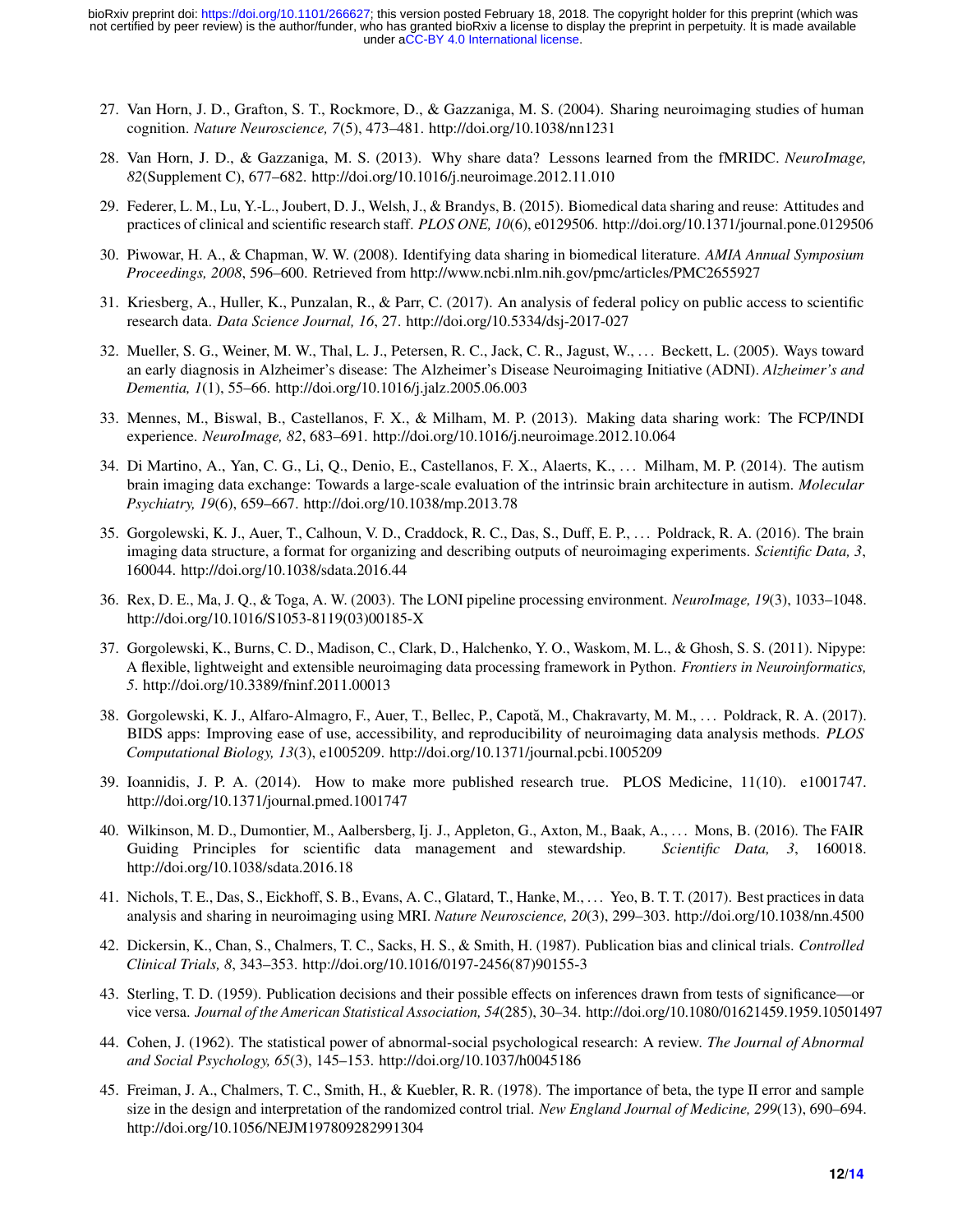- 46. Vines, T., Andrew, R., Bock, D., Franklin, M., Gilbert, K., Kane, N., . . . Yeaman, S. (2013). Mandated data archiving grately improves access to research data. *The FASEB Journal, 27*(4), 1304-1308. http://doi.org/10.5061/dryad.6bs31
- 47. Vasilevsky, N. A., Minnier, J., Haendel, M. A., & Champieux, R. E. (2017). Reproducible and reusable research: are journal data sharing policies meeting the mark? *PeerJ, 5*, e3208. http://doi.org/10.7717/peerj.3208
- 48. Van Tuyl, S., & Whitmire, A. L. (2016). Water, water, everywhere: Defining and assessing data sharing in academia. *PLOS ONE, 11*(2), e0147942. http://doi.org/10.1371/journal.pone.0147942
- 49. Wolfe, J. M., & Kanwisher, N. G. (2018). Not your parent's NIH clinical trial. *Nature Human Behaviour, 2*, 107-109. http://doi.org/10.1038/s41562-017-0262-7
- 50. Teeters, J. L., Godfrey, K., Young, R., Dang, C., Friedsam, C., Wark, B., . . . Sommer, F. T. (2015). Neurodata Without Borders: Creating a common data format for neurophysiology. *Neuron, 88*(4), 629–634. http://doi.org/10.1016/j.neuron.2015.10.025
- 51. Ascoli, G. A., Donohue, D. E., & Halavi, M. (2007). NeuroMorpho.Org: A central resource for neuronal morphologies. *Journal of Neuroscience, 27*(35), 9247–9251. http://doi.org/10.1523/JNEUROSCI.2055-07.2007
- 52. Lee, R. Y. N., Howe, K. L., Harris, T. W., Arnaboldi, V., Cain, S., Chan, J., . . . Sternberg, P. W. (2017). WormBase 2017: molting into a new stage. *Nucleic Acids Research, 46*(D1), D869–D874. http://doi.org/10.1093/nar/gkx998
- 53. Munafò, M. R., Nosek, B. A., Bishop, D. V. M., Button, K. S., Chambers, C. D., Percie du Sert, N., ... Ioannidis, J. P. A. (2017). A manifesto for reproducible science. *Nature Human Behaviour, 1*(1), 0021. http://doi.org/10.1038/s41562-016- 0021
- 54. Dunning, D., Heath, C., & Suls, J. M. (2004). Flawed self-assessment implications for health, education, and the workplace. *Psychological Science in the Public Interest,* 5(3), 69–106. http://doi.org/10.1111/j.1529-1006.2004.00018.x
- 55. Barone, L., Williams, J., & Micklos, D. (2017). Unmet needs for analyzing biological big data: A survey of 704 NSF principal investigators. *PLOS Computational Biology, 13*(10), e1005755. http://doi.org/10.1371/journal.pcbi.1005755
- 56. Tenopir, C., Allard, S., Sinha, P., Pollock, D., Newman, J., Dalton, E., . . . Baird, L. (2016). Data Management Education from the Perspective of Science Educators. *International Journal of Digital Curation, 11*(1), 232–251. article. http://doi.org/10.2218/ijdc.v11i1.389
- 57. JASP Team. (2017). JASP (Version 0.8.2).
- 58. Carlson, J. (2014). The use of lifecycle models in developing and supporting data services. In J. M. Ray (Ed.), *Research data management: Practical strategies for information professionals* (pp. 63–86). West Lafayette, Indiana: Purdue University Press.
- 59. Witt, M., Carlson, J., Brandt, D. S., & Cragin, M. H. (2009). *Constructing data curation profiles. International Journal of Digital Curation, 4*(3), 93-103 http://doi.org/10.2218/ijdc.v4i3.117
- 60. Paulk, M. C., Curtis, B., Chrissis, M. B., & Weber, C. V. (1993). Capability maturity model, version 1.1. *IEEE Software, 10*(4), 18–27. http://doi.org/10.1109/52.219617
- 61. Crowston, K., & Qin, J. (2011). A capability maturity model for scientific data management: Evidence from the literature. *Proceedings of the American Society for Information Science and Technology, 48*(1), 1–9. http://doi.org/10.1002/meet.2011.14504801036
- 62. Borghi, J., & Van Gulick, A.. (2018). Survey instrument to assess the research data management practices and perceptions of MRI researchers (Version 1). *figshare*. https://doi.org/10.1184/R1/5845212.v1
- 63. Borghi, J., & Van Gulick, A.. (2018). Survey data on research data management practices and perceptions of MRI researchers (Version 1). *figshare*. https://doi.org/10.1184/R1/5845656.v1

# **Acknowledgements**

This work was partially funded by a Berkman Faculty Development Grant awarded to A.V. by Carnegie Mellon University. While conducting the work described in this publication, J.B. was funded as both a CLIR Software Curation Fellow (Alfred P. Sloan Foundation #G-2015-14112) and an RDA Data Share Fellow (Alfred P. Sloan Foundation #G-2014-13746, National Science Foundation NSF ACI #1349002). The authors would like to thank Yael Isler and John Pyles for their helpful comments throughout the research process and J.B. Poline and Russ Poldrack for their suggestions related to the survey instrument.